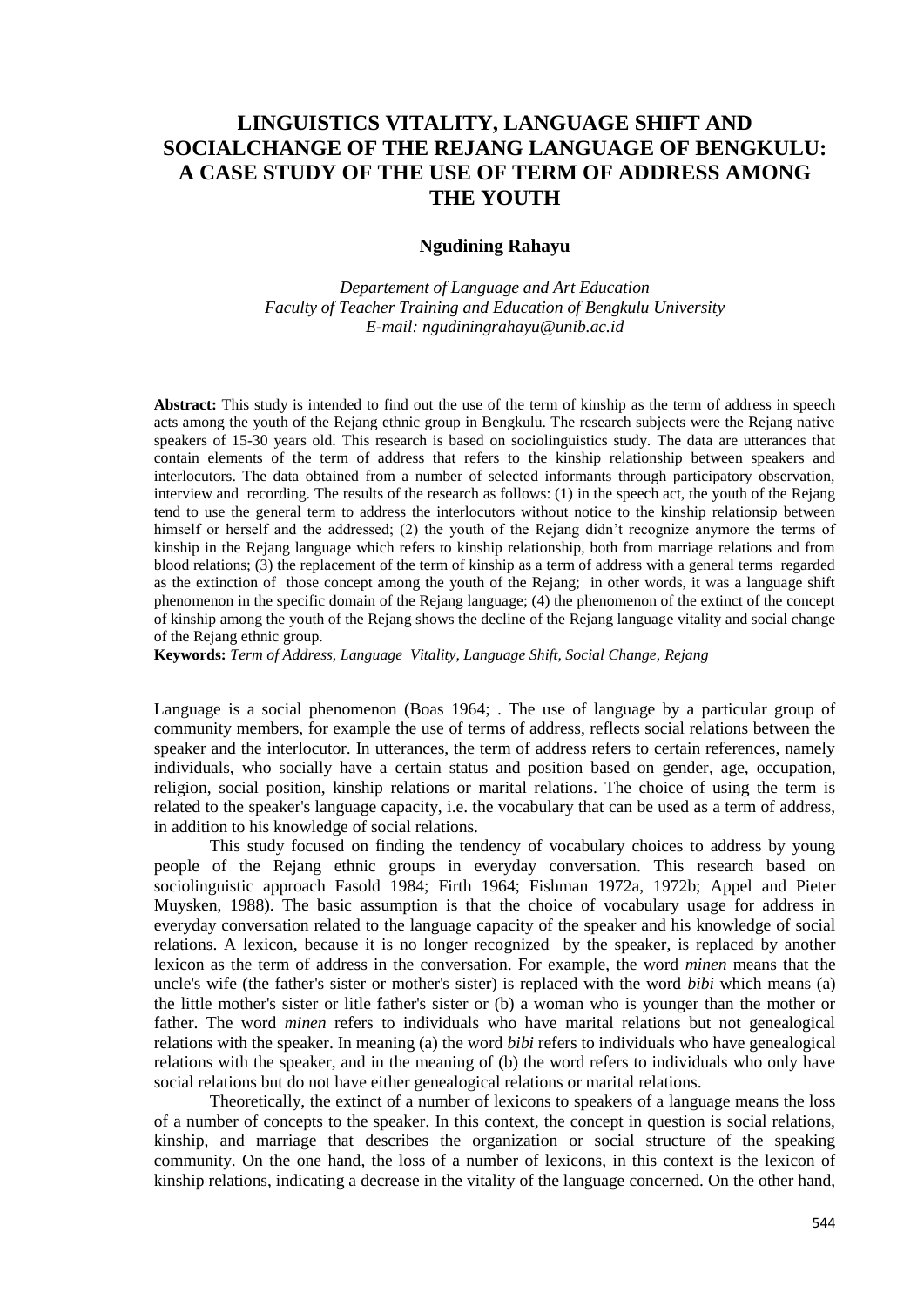this phenomenon also shows social change Fasold 1984; Firth 1964; Fishman 1972a, 1972b; Appel and Pieter Muysken, 1988).

### **Method**

This research is based on sociolinguistics, focused on the use of the term of addres in everyday utterances among youth of Rejang ethnic groups in Bengkulu. The subjects of this research were Rejang ethnic youth, aged 18-35 years, native speakers of Rejang language, some who lived in the village and some others lived in the district or sub-city cities. Research data is in the form of utterances that contain the terms of address, both in the form of kinship terminology and other lexicons that can be used to address. In addition, the data of this study are also in the form of knowledge of research subjects about kinship relations and Rejang ethnic social organization. Data collection was conducted through interviews with and recording utterances from the research subject, and to the kinship terminology and lexicon questions to a number of informants as well. Data analysis is carried out by utilizing semantic principles (Leech 1981) to see the reference shift and the principles of discourse analysis (Fairclough 1995, 204) to see the phenomenon of social shifts.

### **Result and Discussion**

Based on speech data and kinship terminology and lexicon lists received through the interview, the following phenomena are found. First, in the speech act, the youth of the Rejang tend to use the general term to address the interlocutors without notice to the kinship relationsip between himself or herself and the addressed. A common phenomenon is replacement. The lexicon of *tamang* "aunt's husband (mother's sister or father's sister)" for example, is no longer used to address the interlocutor who has a kinship relationship with the speaker. To address the intended interlocutor, the word *mamak* "uncle" is used (father's younger brother or mother's younger brother or adult male younger than father or mother). In utterance *Kumu coa majok Yan, mamak?*  (You don't invite Yan, uncle?) the speaker uses the *mamak* to address the interlocutor. In the case of the above speech, the other person is "the speaker's aunt's husband". In such cases, the speaker and the interlocutor have kinship relationships. The appropriate designation according to the relation is *tamang*. Another example is utterance *Des, be ko tmulung uku tnelek bajau* (Des, later help me turn clothes on clothesline). Des, is the nickname of Desmi, the sister of the speaker's husband. Between Desmi and the speaker there is a marriage relationship, and in this connection the term of address for Desmi is a *segadis* or *gadis*. Furthermore, in the following utterances, there appears the lexicon replacement for the term *gindo*. *Gindo* is a term for a sister or older brother-in-law or male-in-law (woman speaking). *Wak, keme ngucep daw trimo kasiak atas kedatangan wak* (Wak, we thank you very much for coming). In almost all the utterances obtained, the lexicon used to address the interlocutor who has kinship relations with the speaker is replaced by a non-kinship lexicon. This phenomenon shows that Rejang young people no longer pay attention to kinship relations and use kinship lexicons to address the interlocutor. On the contrary, young people tend to use the non-lexicon based on age and sex relations.

Furthermore, the youth of the Rejang didn't recognize anymore the terms of kinship in the Rejang language which refers to kinship relationship, both from marriage relations and from blood relations. Based on the list of questions provided for research subjects, it was found that Rejang young people no longer recognize kinship lexicons to address the interlocutors in the kin relations in everyday conversation. They address the other person who has a certain kinship relationship with them using a non-kinship lexicon. The following is a table that shows the replacement of the term of address.

*asoak; adik*

"little brother or sister" "the younger person"



*upik*

"wife's younger sister" (man speaking) *kuyung* "wife's younger brother" (man speaking) *segadis; gadis*  "husband's younger sister" (woman speaking) *sebujang; bujang*  "husband's younger brother" (woman speaking)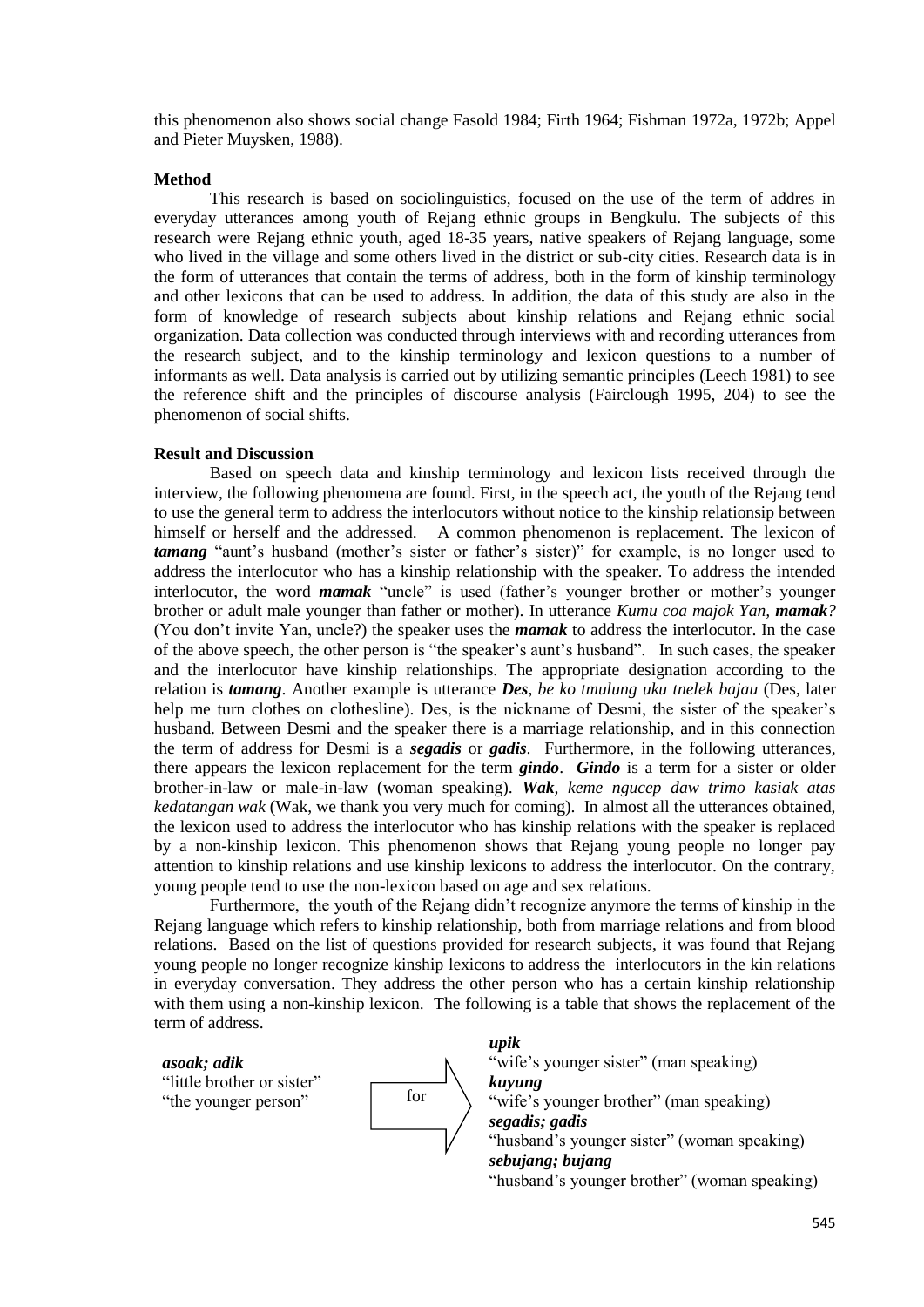

The replacement of the term of kinship as a term of address with a general terms regarded as the extinction of those concept among the youth of the Rejang; in other words, it was a language shift phenomenon in the specific domain of the Rejang language (cf. Appel, and Pieter Muysken 1988; Fasold 1984; Fishman 1972a, 1972b). The phenomenon of the extinct of the concept of kinship among the youth of the Rejang shows the decline of the Rejang language vitality and social change of the Rejang ethnic group (UNESCO 2003).

The terms *upik, kuyung, sebujang, segadis, asoak, sister, kaken, dayang, brother, ayuk, tamang, mamak, minen, aunt, nyai, kyai, gindo, wak, bapak* in the Rejang ethnic kinship structure (cf. Levi-Strauss 1964) point to the concept of 'insider and outsiders' based on the principle of exogamy. Insiders and outsiders point to the origin of a person (husband or wife) who are different *petulai* (descent unilaterally on the basis of exogamous marital forms, cf. Sidik 1980; Marsden 1975). The dichotomy of *upik - adik / asoak, kaken - ayuk / older brother, mamak - tamang, bibi - minen,* socially describes the principle of exogamy, namely marriage that requires brides to come from different *petulai*, so the mention of individuals who are not blood related is semantically distinguished with individuals who have blood relations.

The phenomenon of the extinct the kinship terminology among young people in Rejang is in line with social changes that have taken place since the first half of the twentieth century, namely from patrilineal to matrilineal (Jaspan 1964). Since that time, the concept of *beleket* or *jujur* (Marsden 1975, 257-258; Hazairin 1936, 41-46; Sidik 1980)<sup>2</sup> tends to be abandoned, whereas the

1

<sup>2</sup> Marsden menjelaskan sebagai berikut, *"The jujur is a certain sum of money, given by one to another, as a consideration for the person of his doughter, whose situation, in this case, differs not much from that of a slave to the man she marries, and to his family. His absolute property in her depends, however, upon some nice circum-stances. Biside batang jujur (or main sum), there*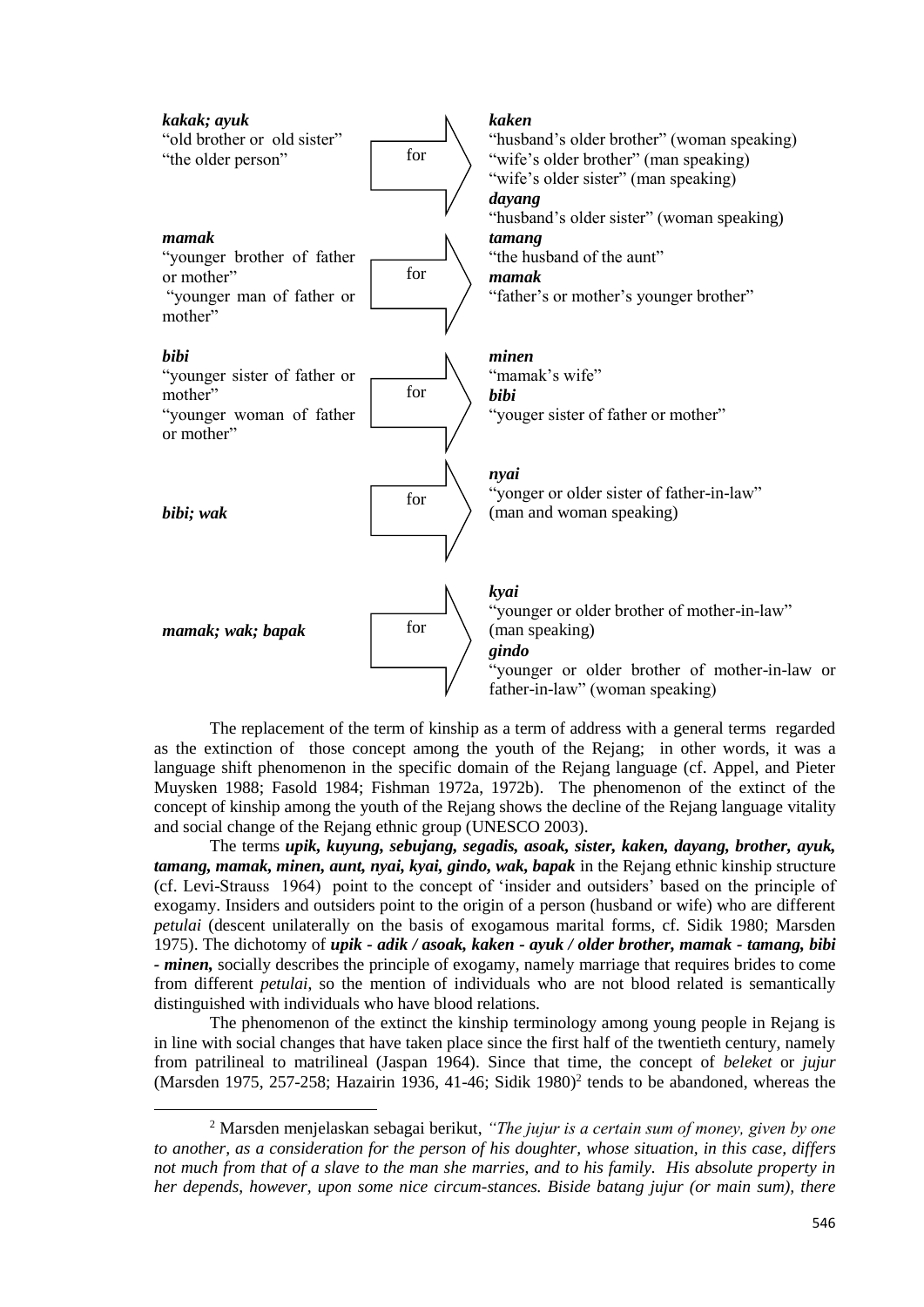concept of *semendo tambik anak* and *semendo rajo-rajo* or *semendo mardiko* (Marsden 1975; Sidik 1980) tends to more popular for ethnic Rejang people. The concept of *semendo rajo-rajo* (marriage which prioritizes agreement between the two parties in dowry, a bilateral residence based on marriage). Consequently, the concept of *petulai* has changed or shifted its meaning today. The limits of dwelling are no longer genealogical but rather geographical. "Outsiders" no longer mean "people from different *petulai*" but "people from different villages or ethnic groups (for example Javanese, Sundanese, Pasemah, Batak)." In short, the replacement of kinship terms in utterances, a phenomenon of language shift in line with Rejang's ethnic social change from unilateral to bilateral.

#### **Conclusion**

The data shows that the replacement of the term of kinship in the speech of the Rejang youth to address the interlocutor who has a both marriage and blood relations. The replacement phenomenon shows the extinct of the kinship lexicon and those concept among the youth of the Rejang. Specifically, the replacement of the term of kinship also means there are a language shift phenomenon in the specific domain of the Rejang language. Besides that, the phenomenon of the extinct of the concept of kinship among the youth of the Rejang shows the decline of the language language vitality and social change of the Rejang ethnic group.

#### **References**

1

- Appel, Rene and Pieter Muysken. 1988. *Language contact and Bilingualism*. Reprinted. London: Edward Arnold.
- Boas, Franz. 1964. "Linguistics and Ethnology", in Dell Hymes (ed.), *Language in Culture and Society: a reader in linguistics and anthropology*. New York: Harper & Row Publisher.  $(15-26)$ .
- Fairclough, Norman. 1995. *Critical Discourse Analysis*. *The critical study of language.* London and New York: Longman.
	- \_\_\_\_\_\_\_\_\_\_\_\_\_\_\_. 2004. *Analysing Discourse. Textual Analysis for Social Research*. New York: Routledge.
- Fasold, Ralph. 1984. *The Sosiolinguistics of Society*. New York: Basil Blackwell.

*are certain appendages or branches,one of which, the tali kulo , of five dollars,is usually, from motives of delicacy or friendship, left unpaid, and so long as that is the case, a relationship is understood to subsist between the two families, and the parents of the woman have a right to interfere on occasion of ill treatment: the husband is also liable to be fined for wounding her; with other limitations of absolute right. When the sum is finally paid, which seldom happens but in case of violent quarrel, the tali kulo (tie of relationship) is said to be putus (broken), and the women becomes to all intents the slave of her lord ...."* Sementara itu, Hazairin menjelaskan konsep jujur sebagai *"Bij dit huwelijk moet de familie van den man de lèkèt betalen aan de familie van de vrouw. Volgens de adat is het bedrag van de lèkèt 80 realen groot. Behalve dit bedrag moet de man nog de lèkèt-ornamenten geven. De voornaamste dezer ornamenten zijn: een tombak, een kris-tanda-semangat, zoogenaamd als vervanging van het mes dat bij de geboorte van het meisje gebruikt werd om haar navelstreng door te snijden; een kris-lengkap, dat is een kris, die bedekt met drie soorten metalen plaatjes, namelijk gouden, zilveren en aso-aso plaatjes. Aso-aso is een alliage van goud en brons; een kris-rego-ampat, dat is een kris ter waarde van 8 realen; een sewarbetepang; wanneerde aanstaandevrouw de jongste dochter der familie is, (si boengsoe), dan wordt de ornamentatie vermeerderd met een pedang (zwaard).... Maar één karaktertrek hebben ze gemeen, ze dienen allemaal als magische middelen om den band tusschen de vrouw en haar familie door te snijden, eenerzijds om haar in het familieverband van den man op te nemen. De belèkètvrouw , (getrouwd volgens de adat djoedjoer) verbreekt de banden met haar eigen familie om geheel opgenomen te worden in het familie van den man."* Wink, menyebut dengan istilah *koopprijs* untuk jenis *adat kulo jujugh* (Wink 1926, 30-31).